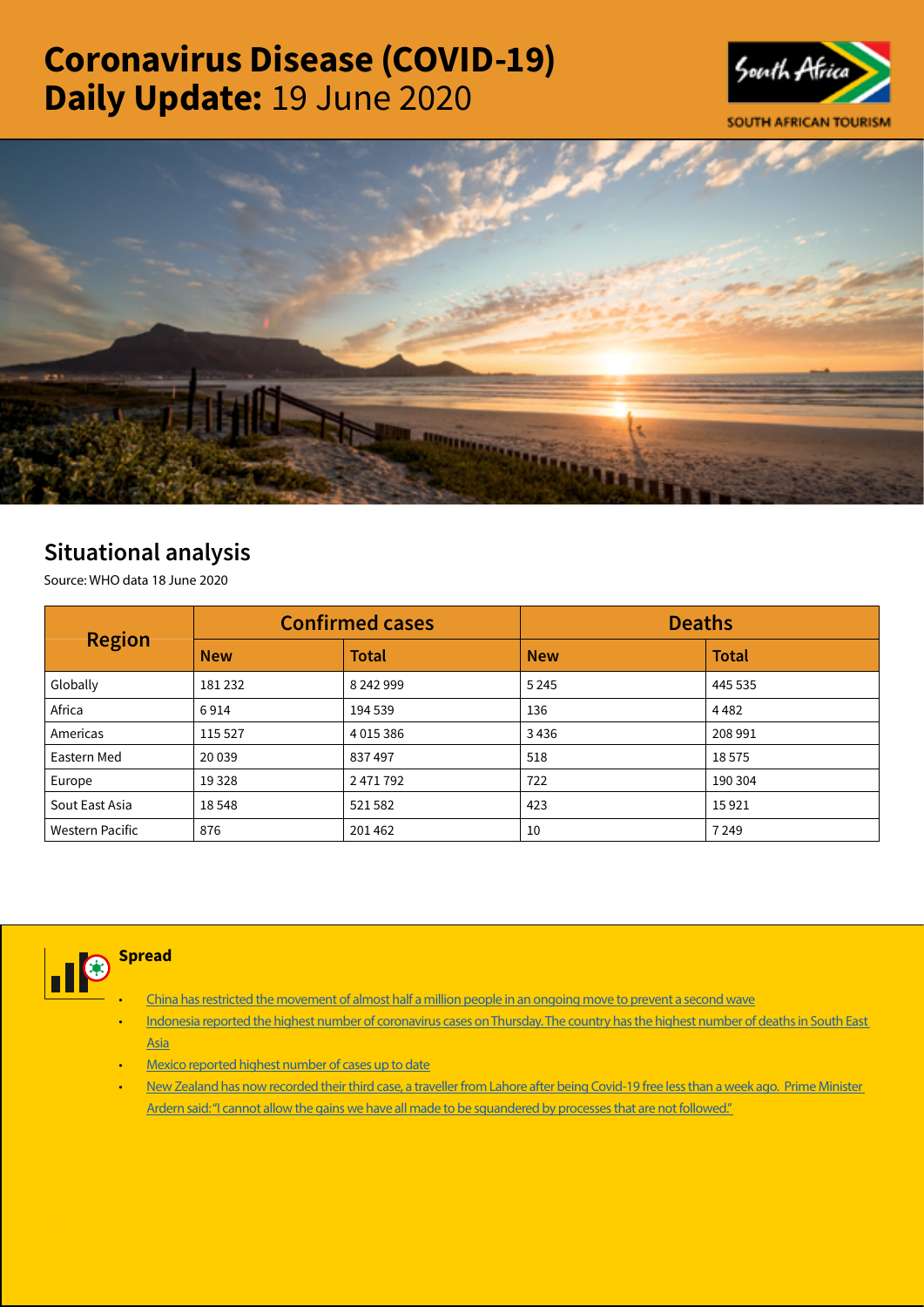#### South Africa:



| <b>Date</b> | <b>Tests</b>  | <b>Negative</b> | <b>Positive</b> | <b>Deaths</b> | $\frac{9}{6}$ +/<br><b>Tests</b> | % test/Pop<br>(58780000) | <b>Fatality Rate</b><br>(Deaths/<br>Pos) | Recover-<br><b>ies</b> | <b>Recovery Rate</b><br>% (Rec/Pos) |
|-------------|---------------|-----------------|-----------------|---------------|----------------------------------|--------------------------|------------------------------------------|------------------------|-------------------------------------|
| 12 June     | 1 060 425     | 998 498         | 61927           | 1 3 5 4       | 5,84                             | 1,8                      | 2,19                                     | 35 008                 | 57                                  |
| 13 June     | 1087887       | 1022151         | 65736           | 1423          | 6,04                             | 1,85                     | 2,16                                     | 36850                  | 56                                  |
| 14 June     | 1 1 2 1 9 5 8 | 1051920         | 70 038          | 1480          | 6,24                             | 1,91                     | 2,11                                     | 38 351                 | 55                                  |
| 15 June     | 1 148 933     | 1075400         | 73 533          | 1568          | 6,4                              | 1,95                     | 2,13                                     | 39867                  | 54                                  |
| 16 June     | 1 172 513     | 1096179         | 76334           | 1625          | 6,51                             | 1,99                     | 2,13                                     | 42 063                 | 55                                  |
| 17 June     | 1 200 7 36    | 1 1 2 0 3 2 4   | 80412           | 1674          | 6,7                              | 2,04                     | 2,08                                     | 44 3 31                | 55                                  |
| 18 June     | 1 228 098     | 1 144 208       | 83 890          | 1737          | 6,83                             | 2,09                     | 2,07                                     | 44 9 20                | 54                                  |

Visit: [www.sacoronavirus.co.za](http://www.sacoronavirus.co.za) for the latest updates. SA Tourism will make updates available on [www.southafrica.net.](http://www.southafrica.net)

#### SOUTH AFRICA NEWS

#### TOURISM RELATED ARTICLES

- [Are sit-down restaurants ready to re-open? For 'those beautiful sit-down restaurants' serving casual dinners, alcohol](https://www.moneyweb.co.za/moneyweb-radio/safm-market-update/are-sit-down-restaurants-ready-to-re-open/)  [restrictions will be really tough: Grace Harding, spokesperson, Restaurant Collective & CEO of Ocean Basket](https://www.moneyweb.co.za/moneyweb-radio/safm-market-update/are-sit-down-restaurants-ready-to-re-open/)
- [Airbnb is 'seeking urgent clarity' after being banned by name from reopening in SA](https://www.businessinsider.co.za/airbnb-wants-to-know-why-accommodation-may-open-but-it-cant-2020-6)
- SAA creditors to finally vote on rescue plan next week The business rescue practitioners published their rescue plan earlier in [the week after repeated delays](https://www.news24.com/fin24/companies/industrial/saa-creditors-to-finally-vote-on-rescue-plan-next-week-20200618)
- [SOEs could help drive post-Covid economic recovery, says Ramaphosa The government will "seriously interrogate" a business](https://www.news24.com/fin24/companies/industrial/saa-creditors-to-finally-vote-on-rescue-plan-next-week-20200618)  [rescue plan for SAA](https://www.news24.com/fin24/companies/industrial/saa-creditors-to-finally-vote-on-rescue-plan-next-week-20200618)
- [Covid-19: Visitors, tourism may have contributed to Western Cape's earlier peak, says province The Western Cape's status as an](https://www.news24.com/news24/SouthAfrica/News/covid-19-visitors-tourism-may-have-contributed-to-western-capes-earlier-peak-says-province-20200618)  [iconic tourism destination may have contributed to its early and rapid rise in Covid-19 cases relative to the rest of the country](https://www.news24.com/news24/SouthAfrica/News/covid-19-visitors-tourism-may-have-contributed-to-western-capes-earlier-peak-says-province-20200618)
- [Advanced level 3 lockdown: what you can and can't do, and what needs clarity The prohibited activities were not mentioned](https://www.timeslive.co.za/news/south-africa/2020-06-18-advanced-level-3-lockdown-what-you-can-and-cant-do-and-what-needs-clarity/)  [during Ramaphosa's address but this does not mean they may not be included once details have been finalised](https://www.timeslive.co.za/news/south-africa/2020-06-18-advanced-level-3-lockdown-what-you-can-and-cant-do-and-what-needs-clarity/)
- [JOHN COCKAYNE: Restarting the golf tourism machine There are signs that the doors of golf tourism are starting to edge open](https://www.businesslive.co.za/bd/opinion/columnists/2020-06-18-john-cockayne-restarting-the-golf-tourism-machine/)  aradually
- Cape Town ready for partial reopening of travel sector in level 3 lockdown Cape Town Tourism CEO Enver Duminy said the city looked forward to the partial reopening of the travel sector
- [Tourists are showing interest in Game Resorts and National Parks under level 3 lockdown Last week, KZN Economic](https://www.iol.co.za/business-report/economy/tourists-are-showing-interest-in-game-resorts-and-national-parks-under-level-3-lockdown-49553519)  [Development, Tourism and Environmental Affairs \(EDTEA\) and leader of provincial government business MEC Nomusa Dube-](https://www.iol.co.za/business-report/economy/tourists-are-showing-interest-in-game-resorts-and-national-parks-under-level-3-lockdown-49553519)[Ncube said that in an effort to reduce fiscal bleed in the tourism sector in the province, KZN Ezemvelo Wildlife had opened 15](https://www.iol.co.za/business-report/economy/tourists-are-showing-interest-in-game-resorts-and-national-parks-under-level-3-lockdown-49553519)  [of its 42 resorts under as guided by the national government.](https://www.iol.co.za/business-report/economy/tourists-are-showing-interest-in-game-resorts-and-national-parks-under-level-3-lockdown-49553519)
- [EXCLUSIVE: Former Comair CEO to launch new airline Ex-Comair CEO to launch a new airline, at a time when Covid has pushed](https://www.businesslive.co.za/fm/fm-fox/2020-06-18-exclusive-former-comair-ceo-to-launch-new-airline/)  the industry into a desperate struggle for survival
- Are we open or are we closed? While some in the tourism industry are cautiously optimistic after President Cyril Ramaphosa's [announcement](http://www.tourismupdate.co.za/article/199646/Phased-reopening-of-tourism-begins) of the Advanced Level Three regulations, [many are also calling for clarity as a matter of urgency](http://www.tourismupdate.co.za/article/199652/Are-we-open-or-are-we-closed)